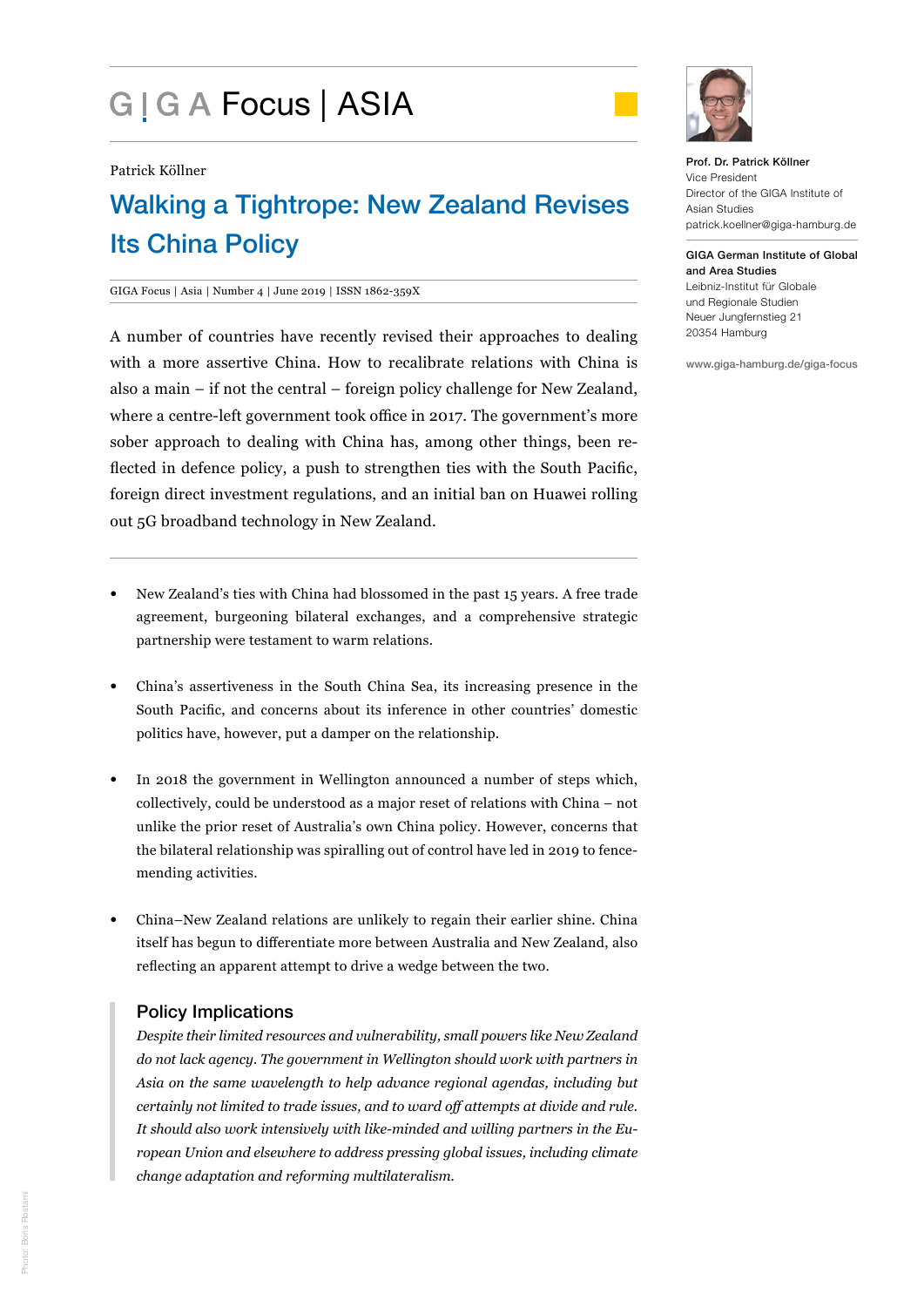#### Revising China Policies

A number of countries have recently embarked on resets – that is, significant changes – in their policies towards the People's Republic of China (PRC). In the United States, the Trump administration has decided to confront China across the board to retain geopolitical and technological global leadership. Its ally in Australasia, Australia, has reset its China-related policies too (Köllner 2018). The European Union also called in a recent position paper for a more nuanced outlook on China, which  $-$  depending on the issue at hand  $-$  it views as a cooperation partner, an economic competitor, and a systemic rival promoting alternative models of governance. While these resets all entail idiosyncratic domestic drivers and dynamics, they do also reflect changes occurring in the PRC, which in recent years has become much more assertive in its foreign policy and overseas influence activities and also more ideologically orthodox and repressive domestically.

The challenge of how to (re)calibrate policies towards China is particularly acute for small powers, vulnerable in terms of their security and economy. Especially countries for whom China has become a very important economic partner in recent years – but which are on the other hand formally allied, or strategically close, to the US – feel sandwiched. Growing tensions between the US and China have limited their diplomatic manoeuvring space, necessitating balancing acts. An interesting case in this regard is New Zealand, which is a small power in the international system but also a regional power in the South Pacific. Whereas China has come to play an ever larger role in economic terms for New Zealand, the Australasian country is a security partner and in some ways de facto ally of the US (Thompson 2018: 10–11). Moreover, New Zealand is closely integrated economically with Australia – which is also its only formal ally. This raises the question of whether New Zealand would follow the Australian example of resetting relations with China.

In this paper I seek to answer this question. I first sketch the blossoming of New Zealand–China ties since the early years of the new century and then highlight the manifold changes in China-related policies that took place in 2018 under a new centre-left government. Finally, I discuss more recent developments before concluding.

#### Blossoming New Zealand–China Ties

New Zealand's relations with the PRC experienced ebbs and flows in previous decades. Under the Labour-led government of Helen Clark (1999–2008) and the National Party governments of John Key (2008–2016) and Bill English (2016–2017), New Zealand experienced a veritable blossoming of bilateral ties. In fact, it became a frontrunner among developed countries in terms of forging close ties with China. Both the PRC and New Zealand take pride in the "first fours" that were achieved in the bilateral relationship during the years between the late 1990s and 2008: In 1997 New Zealand was the first developed country to agree to China's accession to the World Trade Organization by concluding the required bilateral negotiations, and in 2004 it became the first developed country to recognise China as a market economy. In the same year, New Zealand was the first developed country to start ne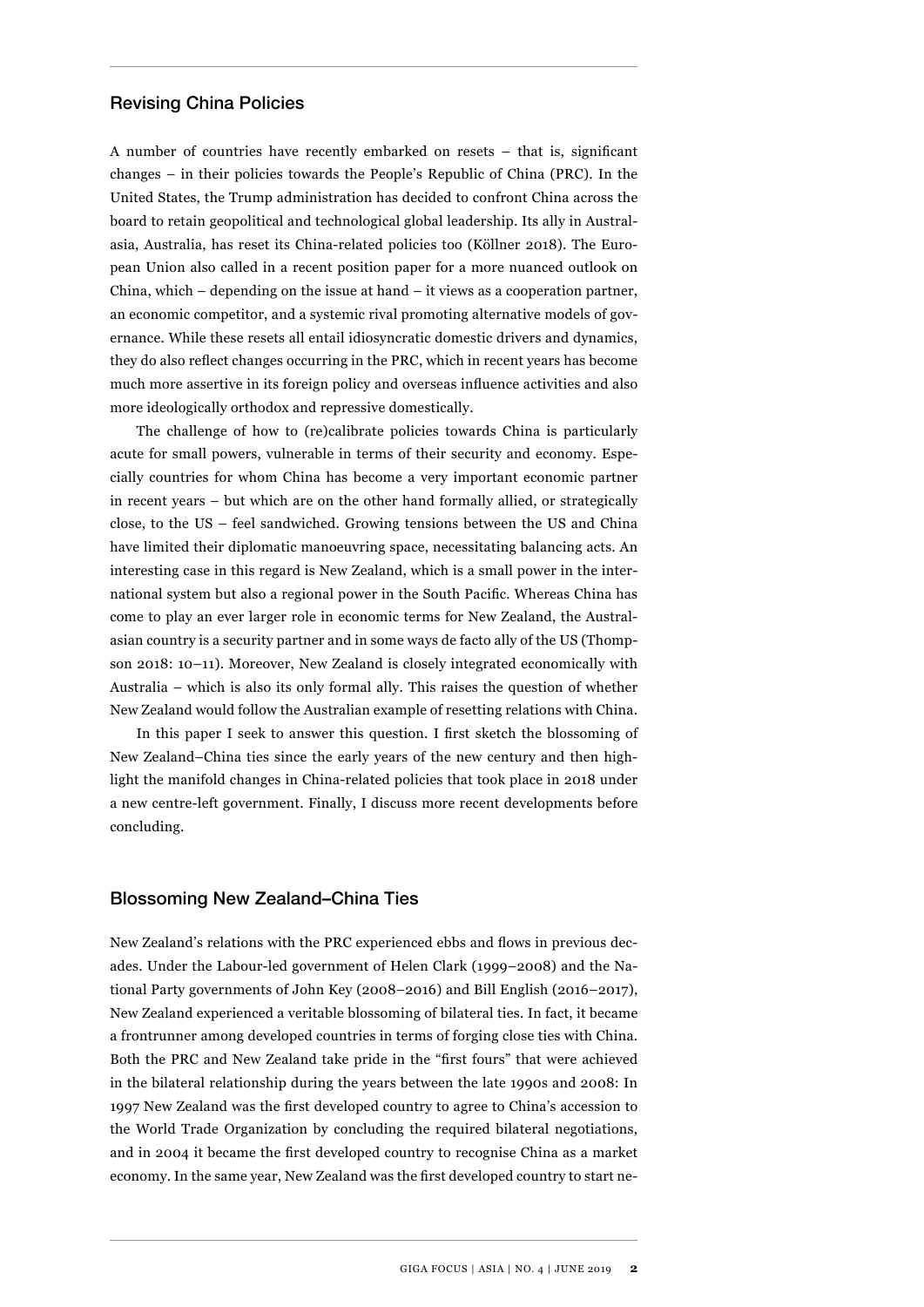gotiations on a free trade agreement (FTA) with China while in 2008 New Zealand was the first Western country to conclude such negotiations.

The special bilateral relationship between China and New Zealand was symbolically crowned by the signing of a Strategic Partnership Agreement in November 2014. A few other "firsts" followed thereafter. In 2015, New Zealand was the first developed country to become a prospective founding member of the Asian Infrastructure Investment Bank initiated by China. In November 2016, negotiations to upgrade the existing bilateral FTA were launched – constituting another first for a developed country vis-à-vis China. Finally, in April 2017, the two countries signed a "Memorandum of Arrangement [MoA] on Strengthening Cooperation on China's Belt and Road Initiative [BRI]." Again, New Zealand was the first developed country to officially support Xi Jinping's signature foreign policy and global connectivity initiative (MFAT n.d.).

Both New Zealand and China have benefitted from their close ties. The PRC was, among other things, able to gain negotiation experience from the expanded connections with the developed Australasian nation. Moreover, the existing warm relationship could serve as a benchmark for other ones with countries in the South Pacific, namely with Australia and beyond. For New Zealand, closer bonds with China helped to further grow and diversify global economic linkages. The expansion of bilateral trade also cushioned New Zealand from the worst fallout of the 2008 global financial crisis. According to some calculations, New Zealand's exports to China account for more than 5 per cent of gross domestic product and are particularly concentrated in categories that are comparatively easy to substitute for China – such as agricultural and forestry products, as well as educational services (Thompson 2018: 25–26).

Bilateral trade tripled in the 10 years after the signing of the FTA, with China overtaking Australia as New Zealand's most important partner for trade in goods and services in 2017. In the last few years, New Zealand has run a significant surplus in its trade with China. In 2018 New Zealand exports to China topped NZD 17 billion (EUR 10 billion), driven by Chinese demand for meat, logs, and dairy products. Whereas Chinese foreign direct investment (FDI) in New Zealand has also grown, China is – some high-profile deals notwithstanding – not yet a top source of local FDI stock. The number of incoming Chinese tourists has also grown exponentially. They have become a major driver for the tourism sector, which looms relatively large in New Zealand. In 2018 nearly 450,000 Chinese tourists visited New Zealand, making the PRC the second-largest source (behind Australia) of incoming tourists. The aim is to increase the number of Chinese tourists arriving to 800,000 by 2024 (whether such growth is sustainable in either environmental or infrastructural terms is debatable, however).

New Zealand has also seen a massive increase in terms of incoming Chinese students and related revenues in the tertiary education sector. In 2017 more than 40,000 Chinese students were enrolled in tertiary education institutions in New Zealand, accounting for nearly one-third of all international students there. Longterm immigration from China has also grown substantially since the mid-1990s. Whereas the Chinese community of New Zealand was 18,000 strong in 1986, by 2018 there were 200,000 Chinese New Zealanders (out of a total population of 4.7 million people) – with just over half of them being recent migrants from the PRC (Brady 2018).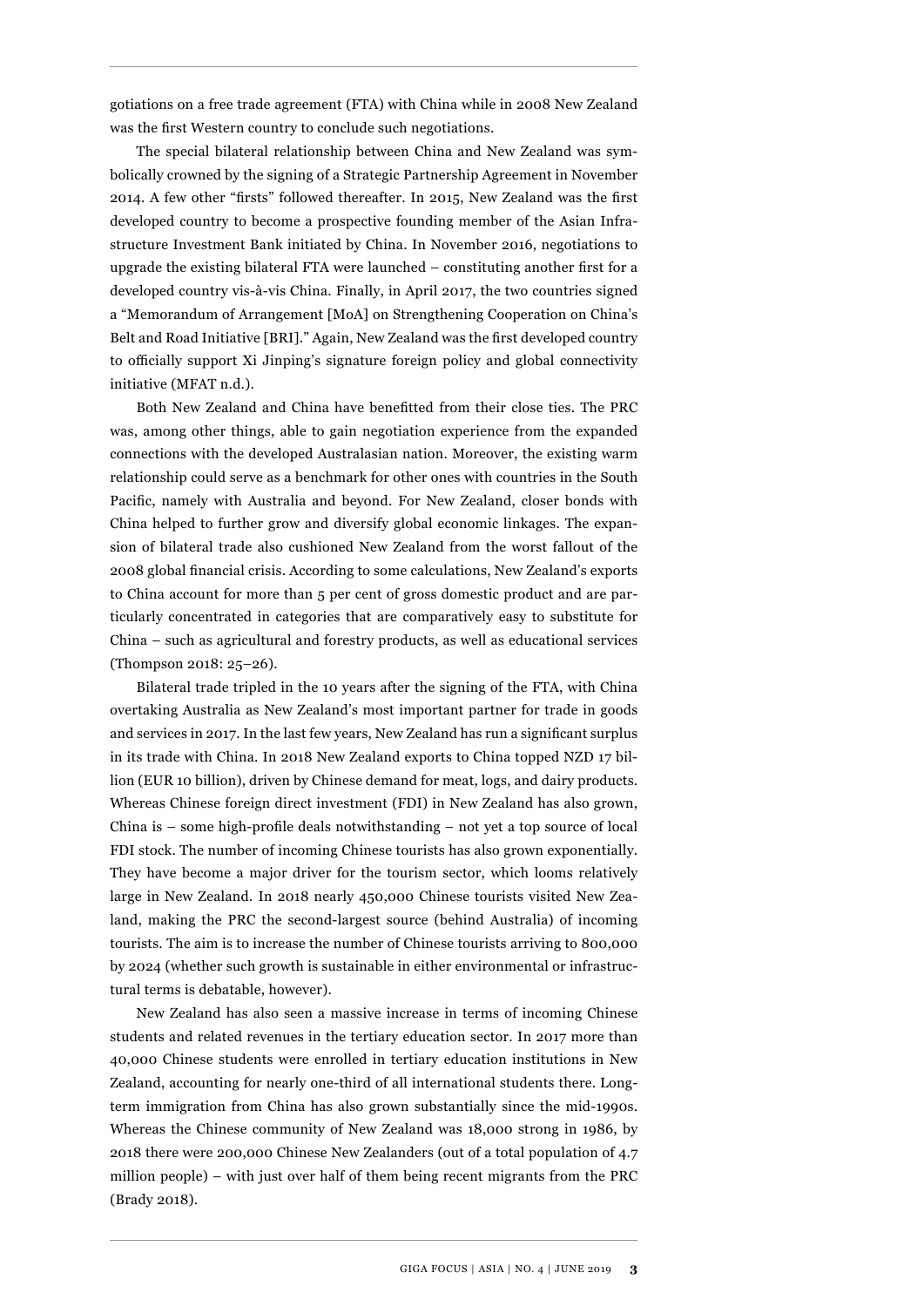#### Signs of Trouble

A first indication that not all was well in New Zealand–China relations had come in November 2016, when Prime Minister Key visited China to seek an upgrade in the bilateral FTA. Upon his arrival in Beijing, he was greeted by an editorial in the *Global Times* – the semi-official Chinese newspaper known for its blunt language – which said that the prime minister better not mention the South China Sea issue if he was interested in securing a refreshed FTA. Yet, unlike the US or Australia, Wellington had refrained from publicly criticising China for its activities in the South China Sea. Instead, the National government had called for mutual restraint and emphasised that competing territorial claims needed to be resolved in accordance with international law (Ayson 2016). The editorial thus constituted an affront, if not a humiliation. It certainly indicated that the diplomatic gloves came off in Beijing where the South China Sea issue was concerned.

In New Zealand itself, the growth of the Chinese community had led both National and Labour to field more parliamentary candidates of Chinese descent. One of the successful ones, academic-turned-National member of parliament Yang Jian, caused a scandal in September 2017. It was then reported that Yang had worked for a Chinese military intelligence school for a number of years and was a member of the Chinese Communist Party (CCP) – but had failed to mention these facts when applying for residency, citizenship, and jobs in New Zealand (Jennings and Reid 2019). Under the Key government, Yang became an important figure in New Zealand–China relations and a key fundraiser for National among the Chinese community. Yang continues to be an MP but is no longer a member of the Foreign Affairs, Defence and Trade Committee. The Yang affair marked the start of a public debate in New Zealand about the possible interference of the CCP in domestic politics and the public sphere. The debate has mirrored to some extent a similar one in neighbouring Australia (cf. Köllner 2018), but has been more lowkey – also reflecting a different media scene in New Zealand. The scandal also led critical observers to question Wellington's reliability as a member of the "Five Eyes" intelligence-sharing club, which also includes the US, Canada, the United Kingdom, and Australia.

### A Major Reset of China Policy in the Making?

In September 2017 a general election took place in New Zealand. National, which had been in power for nine years, remained the largest parliamentary party. However, acting as kingmaker, the moderately populist New Zealand First – led by political veteran Winston Peters – chose to join forces with Labour and its young yet unproven party leader Jacinda Ardern. The Green Party came to support the minority government from outside cabinet. What would the new government mean for New Zealand–China relations? Over the years, especially when on the campaign trail, Peters had often taken a critical stance towards China, focusing in particular on FDI and immigration issues. In his earlier stint as foreign minister (2005–2008) he had also promoted close relations with Australia and the US as well as with South Pacific nations. Labour, on the other hand, had been behind the FTA, but more re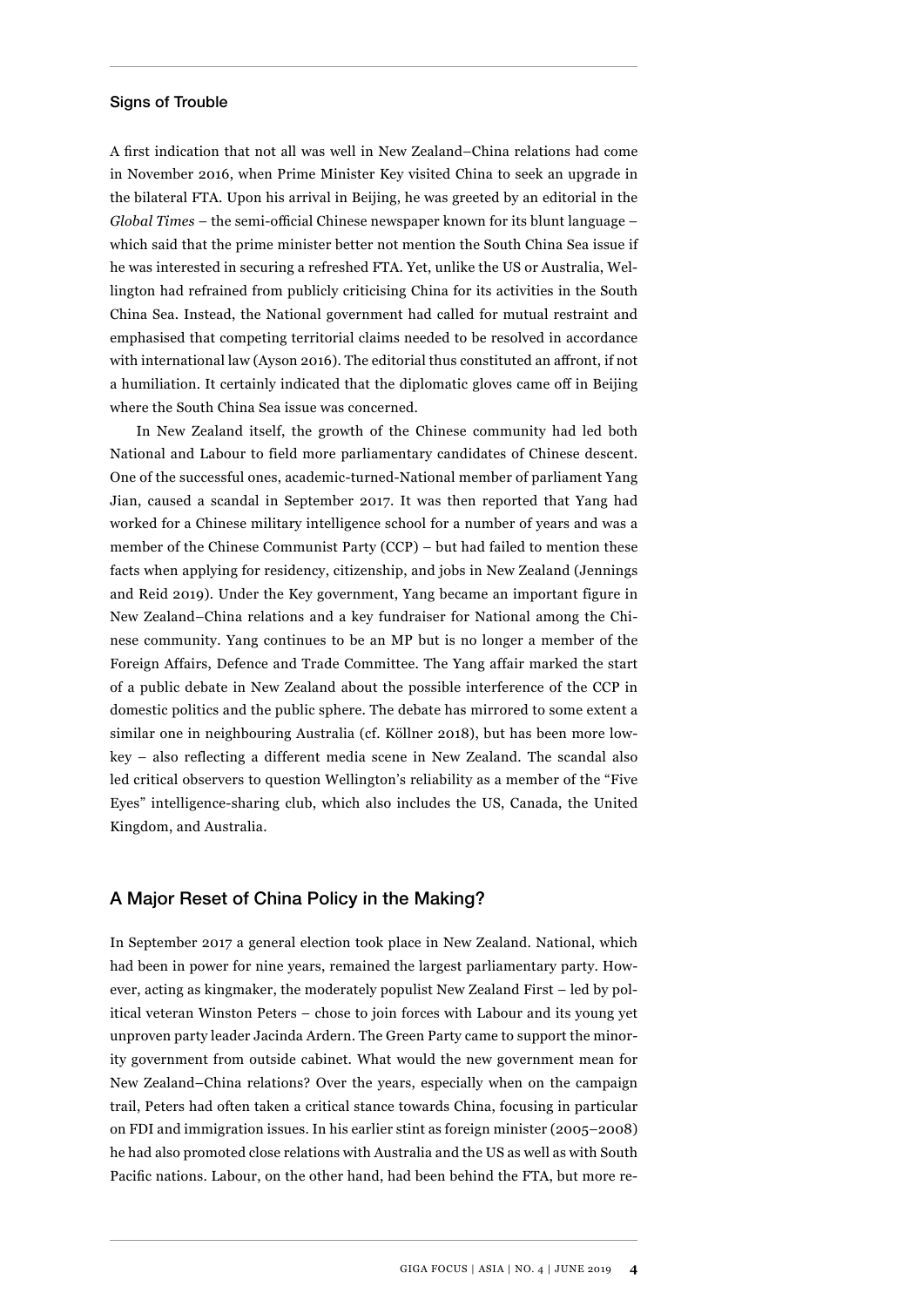cently had been cautious with respect to issues such as FDI and immigration. It had also emphasised human rights issues – a focus shared by the Green Party.

In the new government the foreign policy and defence portfolios went to NZ First, with Peters becoming foreign minister again. Major initiatives relevant to New Zealand–China relations began to unfold in 2018. A few policy entrepreneurs had provided possible inspiration for some of these. For one, academic Anna Powles and her father, former senior diplomat Michael Powles, argued in spring 2017 in the *New Zealand International Review* for a reset in New Zealand's policies towards the (South) Pacific (Powles and Powles 2017). In fact, the first major foreign policy initiative – launched by Peters with a speech given in Sydney in March 2018 – was the "Pacific Reset." It promised more technical and financial support to the region, intensified engagement with South Pacific partners, as well as encouraged greater policy coordination with key partners "near and far" (Peters 2018). This also included the US, which Peters – in a speech delivered later in the year – implored to step up its efforts in the South Pacific. He even drew a parallel to the US's engagement in the Pacific War in 1942 – much to the surprise of his cabinet colleagues who were blindsided by the speech.

The Pacific Reset has entailed a significant increase in New Zealand's foreign aid budget allocated to the South Pacific, the posting of 14 more diplomats to the region, as well as a number of visits there by Peters and also Ardern. Whereas in the original Powles paper China's growing role in the South Pacific had only been mentioned as one of the dynamics in the region, Peters repeatedly framed the government's Pacific Reset as a response to increasing competition for influence and resources in the region – or, in other words, China's increasing footprint there. To a very significant degree, the Pacific Reset was thus motivated by concerns about China's expanding presence in the South Pacific and the perceived need to balance against this.

Another noteworthy think piece was published by Christchurch-based academic Anne-Marie Brady a few weeks after the election. Shortly before, Brady had caused ripples both domestically and internationally with her in-depth examination of the United Front and other forms of interference by the CCP globally – and, more specifically, in New Zealand (cf. Köllner 2018). In her policy paper, Brady (2017) argued that China's "covert, corrupting, and coercive" political influence activities in New Zealand were now at a "critical level" and that the new government needed to make legislative and policy changes to better protect the country's interests. Brady suggested to follow Australia's example, and thus to build an "internally focused resilience strategy" aimed at protecting democratic processes and institutions in New Zealand.

#### Indications of a Full-Scale Reset in 2018

In tune with Brady's call for a readjustment of New Zealand–China relations, a number of government initiatives and statements in 2018 indicated a rethink of New Zealand's approach to China was occurring. Apart from the Pacific Reset, the following were particularly noteworthy developments: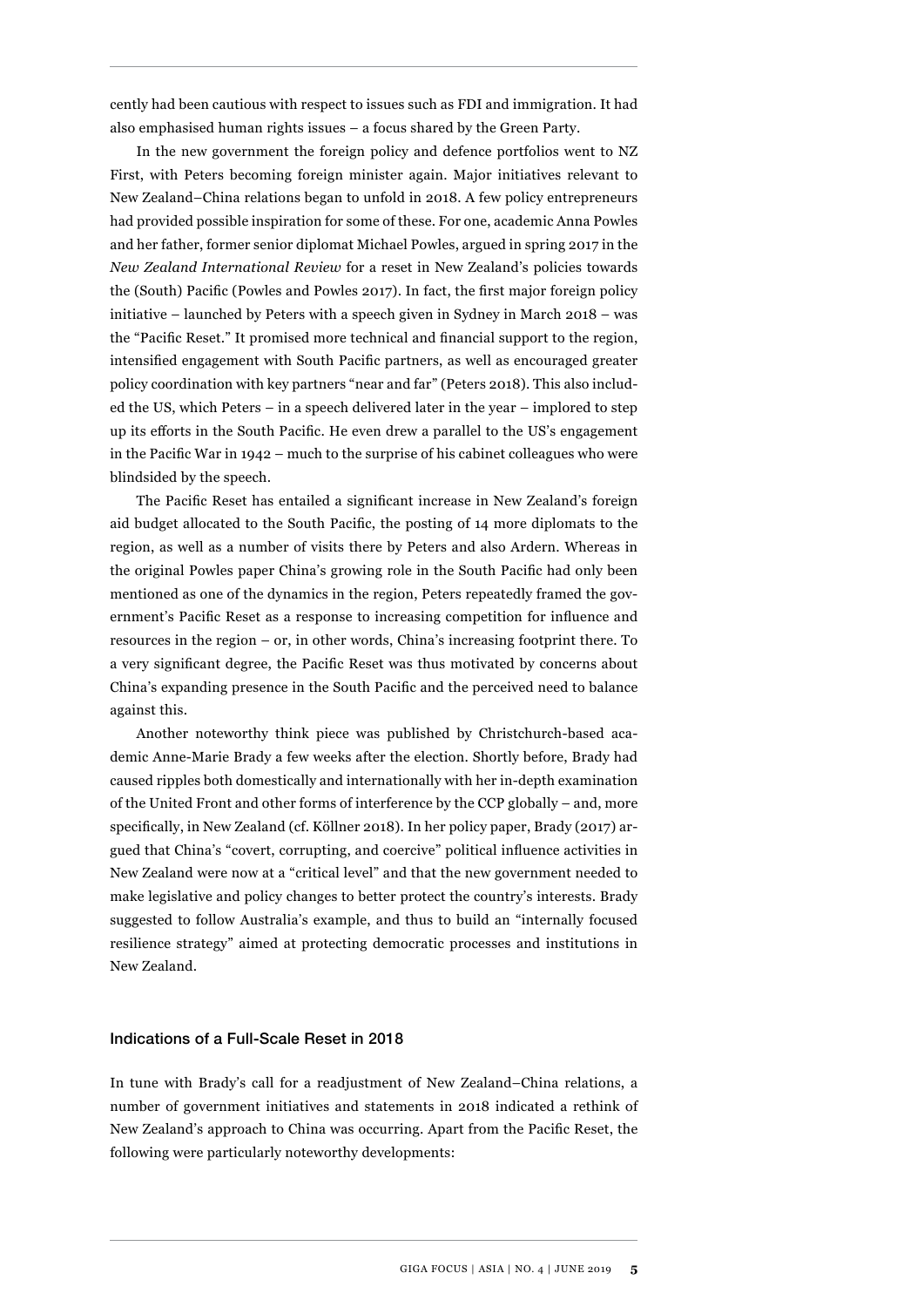- The government's Strategic Defence Policy Statement launched in July 2018 did not speak about China as an "important strategic partner" (as the 2016 Defence White Paper had), simply vowing to continue to build a "strong and resilient" bilateral relationship. Unlike earlier government documents which tended to soft pedal such issues, the paper noted China's more assertive approach to territories claimed in Northeast Asia and the South China Sea plus China's influence-seeking and other activities in the South Pacific and Antarctica. That such comments were made not in a bilateral or a multilateral setting but in a public policy document was fairly blunt in diplomatic terms.
- A few days after the release of the statement, the government finally decided to replace by 2023 its aging P-3 Orions with four state-of-the-art Boeing P-8A Poseidon maritime patrol aircraft. The purchase would allow for greater interoperability with Australia and other core security partners. Considering that New Zealand has in recent decades not spent much on defence (cf. Thompson 2018: 22–23), this hefty expenditure was quite significant.
- Already in March 2018, Peters had called into doubt Wellington's commitment to supporting the BRI. He argued that it was not clear where the initiative was headed, and criticised the National government for having been hasty in signing up to it. In autumn 2018 the 18-month period in which New Zealand and China, under the terms of the relevant MoA, should have identified concrete BRI-related cooperation areas was notably up without official follow-through.
- Of relevance to Chinese FDI in New Zealand is also the two-stage reform of the Overseas Investment Act. The first, taking effect in October 2018, included a ban on foreign buyers acquiring existing homes. The second-stage of the review meanwhile, scheduled for legislative action in mid-2020, is likely to result in more discretionary power being invested in the government to screen – and deny, if need be – investment that is not in the "national interest." Currently New Zealand lacks such screening provisions, which would allow the government to assess the desirability of Chinese and other FDI projects in critical infrastructure such as logistics, utilities, land, and beyond.
- Things came to a head towards the end of 2018. In November, the Government Communications Security Bureau (GCSB), part of New Zealand's intelligence community, blocked a bid by telecom provider Spark due to security concerns. Spark had intended to use equipment from Chinese telecommunications company Huawei in a first local rollout of 5G broadband technology. Under New Zealand law, such decisions rest with the GCSB – allowing the cabinet to treat this as a political non-issue. Whether China accepted this stance is a different matter.
- A month later, the GCSB also called out China for nefarious cyber activities. The relevant statement spoke of "links between the Chinese Ministry of State Security and a global campaign of cyber-enabled commercial intellectual property theft" which "targeted the intellectual property and commercial data of a number of global managed service providers, some operating in New Zealand" (National Cyber Security Centre 2018). Whereas in the past, as Ayson (2019) has noted, successive governments had been willing to name North Korea and Russia as perpetrators of cyberattacks, they had been reluctant to add China to the list. That changed in late 2018, with Wellington joining the US and other governments in pointing the finger at China too.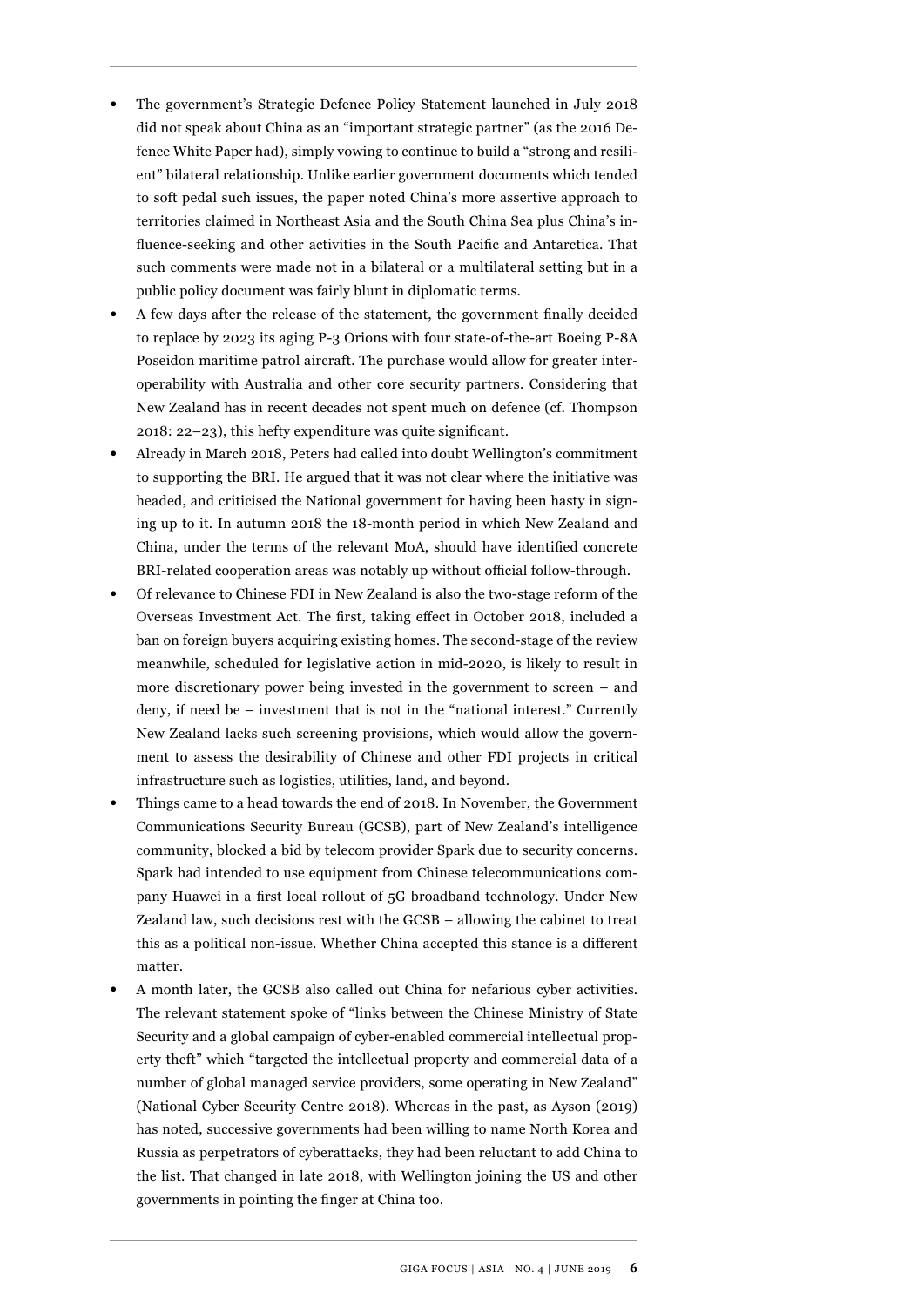So, pulling it all together, there it was: New Zealand's full-scale reset of China policy – or so it seemed. All that was missing, relative to Australia's own response, was legislation concerning espionage and foreign interference. But then, in spring 2019, parliament's Justice Committee started to look into possible irregularities in connection with the 2016 and 2017 elections, focusing on foreign interference. In a joint statement in the relevant hearings, the heads of the GCSB and of the New Zealand Security Intelligence Service noted "that many states (as well as some non-state actors) retain at least a latent ability to conduct foreign interference activities in New Zealand," enumerating a number of "vectors" of possible foreign state interference in New Zealand elections such as: cyber-enabled threats; the use of traditional and social media to spread disinformation; building covert influence and leverage, including through electoral financing; and, the exertion of pressure and control of diaspora communities (New Zealand Parliament 2019). Unsurprisingly, the two intelligence chiefs called for greater vigilance. It remains to be seen whether, based on the Committee's recommendations, this all will lead to legislative action.

# Fence-Mending: The "February Panic" and After

A number of things indicate that the government in Beijing became increasingly concerned, if not annoyed, about the direction that New Zealand's China policy was taking. It appointed a senior and outspoken diplomat – who had served before as the number two person in its Washington embassy – as the new ambassador to Wellington in spring 2018. A few months later, it called in the New Zealand ambassador to the PRC to complain about the depictions of Chinese behaviour in the Strategic Defence Policy Statement. Finally, Ardern's first official visit to China got delayed by "scheduling difficulties." More often than not such issues either indicate diverging priorities on both sides or, worse, clouded relations. By February 2019 Ardern had still not visited China, and the desired updated FTA seemed to be on the backburner in Beijing. Talk of Chinese "political blowback" to the readjustment of the country's China policy in general and the Huawei decision in particular mounted in New Zealand's media. Pundits argued that the prime minister was being played by NZ First on foreign policy. The opposition also chipped in, blaming the government for a steadily deteriorating relationship with the PRC. A few other things contributed to the media-hyped "February panic" about relations with China: the sudden postponement of the 2019 China–New Zealand Year of Tourism's launch, with the relevant Chinese minister facing "scheduling issues"; reports about Chinese tourists being discouraged from visiting; and, the turning away in mid-air of an Air New Zealand plane bound for Shanghai (Edwards 2019). In sum, things seemed to have spiralled out of control, with the government – and the prime minister in particular – coming under increasing pressure to do something about it.

And that is what the government did, with a little help from the Chinese – who apparently also had little interest in ties hitting rock bottom. From March of this year onwards, things were in recovery mode – with the tourism year finally getting underway and Ardern visiting Beijing in early April. There she assured President Xi that China was a "valued partner," and that Chinese companies would not be discriminated against in New Zealand. Ardern also officially opened the revamped New Zealand embassy in Beijing, which boasts a 100 seconded and local staff – making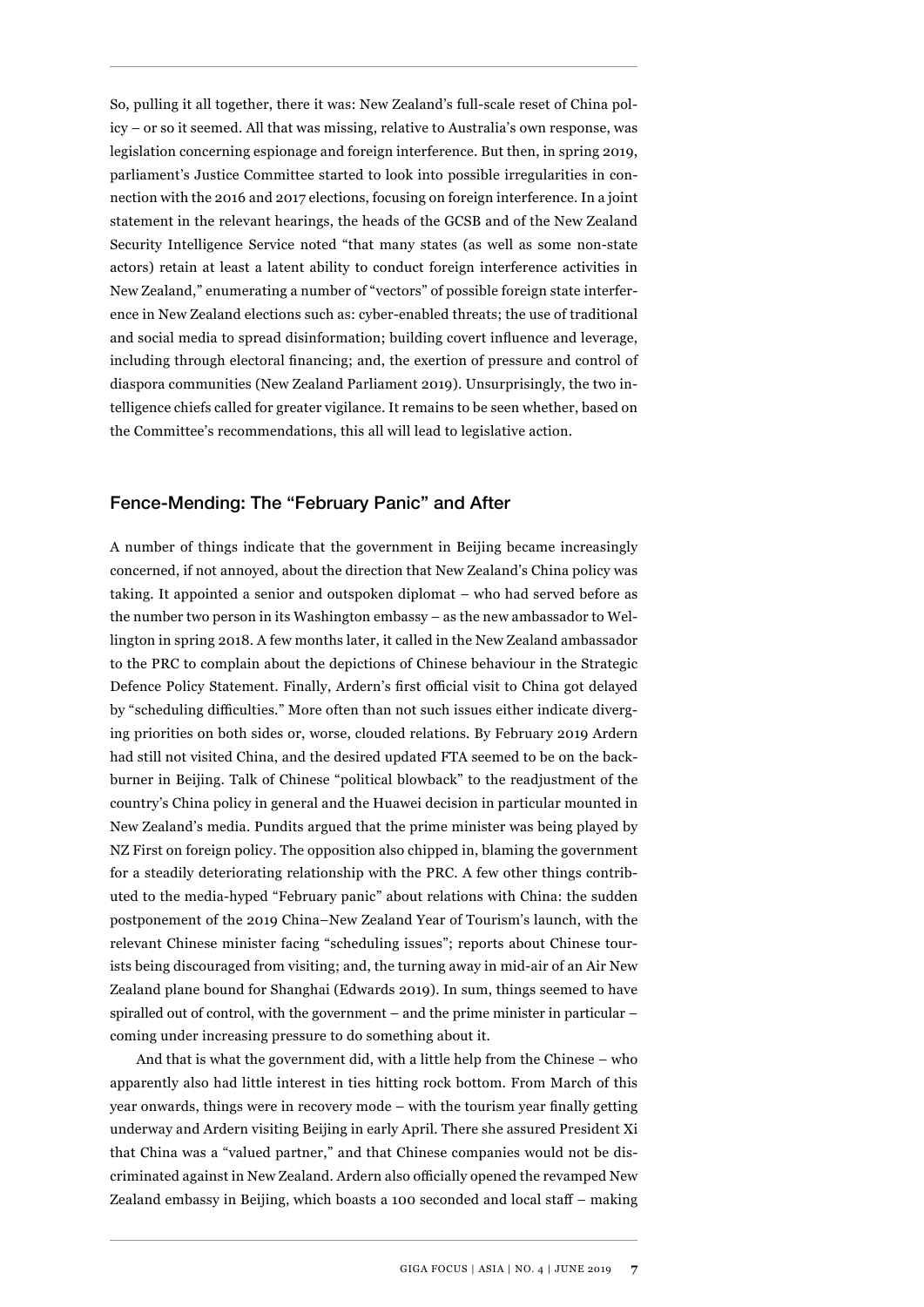it New Zealand's largest embassy anywhere in the world. Also in April, trade minister David Parker attended the second BRI Forum in Beijing, bringing back ideas about possible areas of New Zealand involvement such as streamlining custom procedures, aligning accounting standards, and "greening" the BRI. Peters went on record to endorse the government's stance on BRI collaboration, ostensibly because it had now become clearer that the initiative went beyond mere infrastructure. Finally, in early May, Ardern affirmed that she was in charge of New Zealand's foreign policy directions – and thus also the stance towards China.

Especially Ardern's visit to Beijing has helped to re-stabilise ties with China and to "put a floor under the relationship," as one observer put it (author interview, Wellington, May 2019). Together with Ardern's principled response to the Christchurch mosque shooting in March 2019, it demonstrated the prime minister's ability to face up to tough tests. Certainly, her visit was well received in China. An editorial in the Mandarin-language version of the *Global Times*, published shortly thereafter, drew a clear line between the governments in Canberra and Wellington. Whereas Australia harboured "greater geopolitical ambitions" in the shadow of the US and needed to be pressured, the more pragmatic New Zealand, which placed "greater emphasis on its economic interests," needed to be understood and worked with (Harman 2019). This divide-and-rule approach, reflecting traditional United Front tactics, is unlikely to succeed in driving a wedge between the two close allies however.

Regardless of the reassuring noises coming out of Beijing, New Zealand–China relations are bound to be bumpier in future. Difficult decisions loom ahead. For example, Huawei's participation in rolling out 5G might require another look (and possibly a political decision) if Spark or another company comes up with a new proposal. Such a decision would be a genuine litmus test for where the government in Wellington stands in the so-called Cold War between the US and China. There is also the challenge of how to strike a balance, in the context of China–New Zealand FTA upgrade negotiations, between the interests of New Zealand exporters and of those – including NZ First – demanding a more restrictive and selective approach to incoming direct investment. Moreover, the government in Beijing will keep a close watch on how Chinese investment projects are henceforth treated under a beefed-up Overseas Investment Act, and on what comes out of parliament's inquiry into election irregularities.

There will also be other issues where the governments in Wellington and Beijing do not see eye to eye, especially given the evolution of China's domestic and foreign policies under Xi. In a global geopolitical environment characterised by increasing confrontation between the US and China, the New Zealand government may come under pressure to take a clear stance on some issues – even if they would prefer not to. In any case, the government will have to give more thought to how to protect New Zealand's strategic interests (and assets) and how to safeguard the country's sovereignty in a changing environment. Such a rethink is arguably not only necessary but also healthy. New Zealand's signature foreign policy approach in recent times has been to negotiate ever more comprehensive FTAs. This approach has helped the country to successfully surf the waves of globalisation. But in a new global setting, it is no longer sufficient. New Zealand's much-touted "independent foreign policy," which seeks to chart an own course between the great powers, will be increasingly put to the test.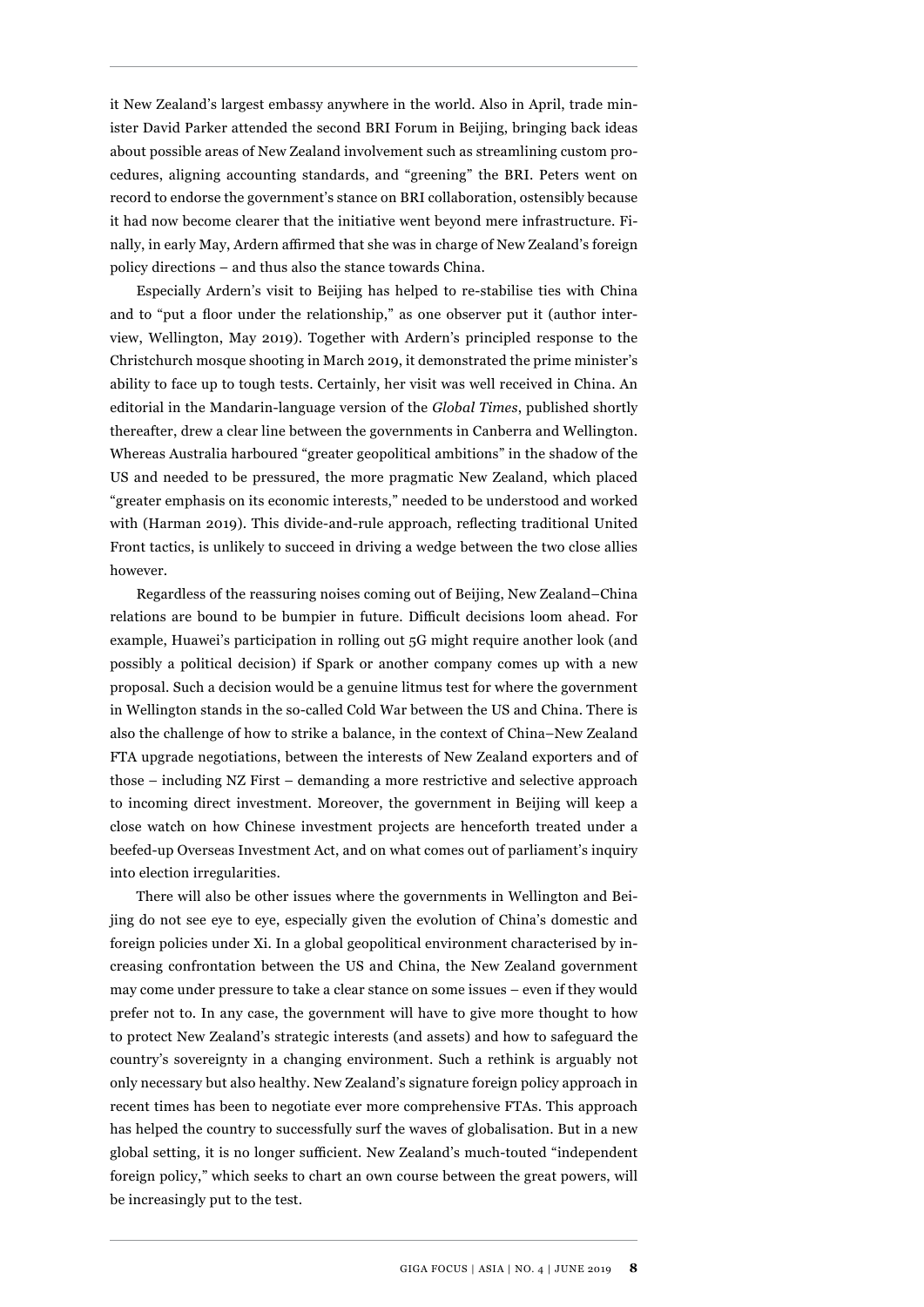#### Small Powers in Difficult Times: Challenges and Agency

The academic literature on small powers and their relationships with big ones helps to illuminate New Zealand's recent travails in readjusting its China-related policies. Given the asymmetric nature of these relationships, smaller powers face – or at least perceive – substantial vulnerability in security and economic terms. They have fewer resources and meet limits to their ability to shape their geostrategic environments. Small powers may pursue economic openness but choose to forgo an alliance with a particular big power – or, for that matter, outright neutrality. If so, they will try to be on friendly terms with the big powers in the region or at least to not antagonise them too much. Otherwise they will support multilateralism.

New Zealand of the past few decades is a case in point. Of course, existing stances can become challenged by changing domestic politics and more specifically, as the New Zealand case shows, by particular new government configurations. But being small in size can also have its advantages. For example, a smaller number of domestic actors can facilitate learning and quick adaptation in the face of challenges. Much of this helps to explain why New Zealand's recent readjustment of its China-related policies has resulted in a number of fairly significant related initiatives – but ultimately, after some toing and froing, not in a fuller reset thereof, Australian style.

Despite their limited resources and vulnerability (perceived or real), small powers like New Zealand do not lack agency. They do not need to lie low and just hope for the best. In this vein, the government in Wellington should work with suitable partners in Asia – such as Australia, Japan, or Singapore – to help advance regional agendas, including but certainly not limited to trade issues, and to ward off attempts at divide and rule. It should also work intensively with like-minded and willing partners in the EU and elsewhere to address pressing global issues including climate change adaptation and reforming multilateralism. For this, New Zealand should step up its efforts to use forums – both governmental and of the Track II type – to compare notes and share experiences. This it should do, most importantly, to identify the scope for joint action at the bi- or multilateral level, in world regions such as the South Pacific and Antarctica, as well as at the global level.

#### **References**

- Ayson, Robert (2019), A China Chip on New Zealand's Shoulder?, in: *The Interpreter*, 16 January, Sydney: The Lowy Institute, [www.lowyinstitute.org/the-in](http://www.lowyinstitute.org/the-interpreter/china-chip-new-zealand-shoulder)  [terpreter/china-chip-new-zealand-shoulder](http://www.lowyinstitute.org/the-interpreter/china-chip-new-zealand-shoulder) (20 January 2019).
- Ayson, Robert (2016), The South China Sea and New Zealand's Foreign Policy Balancing Act, in: Enrico Fels and Truong-Minh Vu (eds), *Power Politics in Asia's Contested Waters: Territorial Disputes in the South China Sea*, Cham: Springer, 493–505.
- Brady, Anne-Marie (2018), China 2.0 and the Challenge It Poses to New Zealand, in: *Noted*, 8 November, [www.noted.co.nz/currently/politics/anne-marie-brady](http://www.noted.co.nz/currently/politics/anne-marie-brady-xi-jinping-china-challenge-to-nz/)[xi-jinping-china-challenge-to-nz/](http://www.noted.co.nz/currently/politics/anne-marie-brady-xi-jinping-china-challenge-to-nz/) (28 April 2019).
- Brady, Anne-Marie (2017), *Looking for Points in Common while Facing up to Differences: A New Model for New Zealand-China Relations*, Small States and the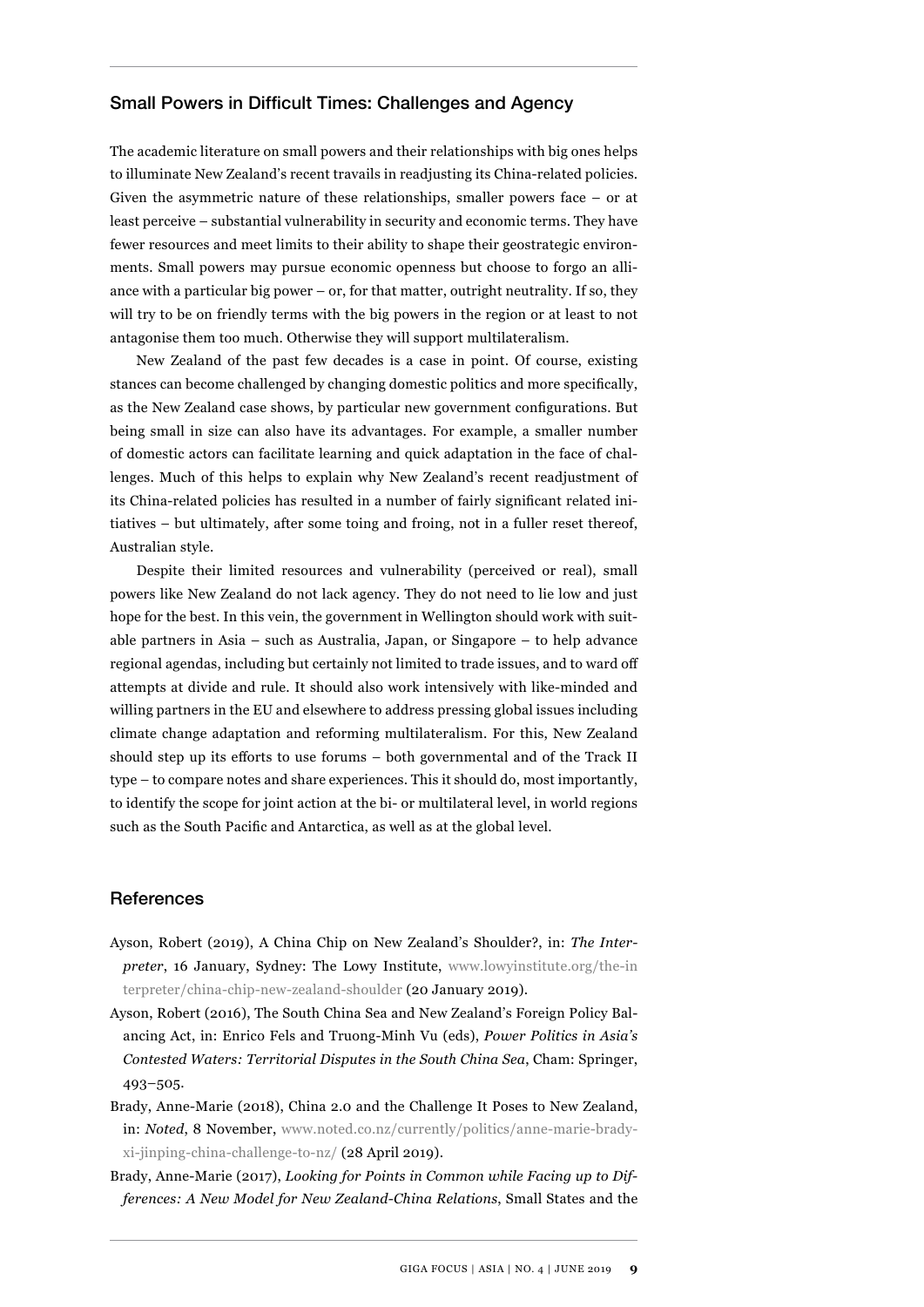New Security Environment, Policy brief no. 24, 14 November, [www.canterbury.](http://www.canterbury.ac.nz/media/documents/research/Looking-for-points-in-common-while-facing-up-to-differences.pdf) [ac.nz/media/documents/research/Looking-for-points-in-common-while-facing](http://www.canterbury.ac.nz/media/documents/research/Looking-for-points-in-common-while-facing-up-to-differences.pdf)[up-to-differences.pdf \(](http://www.canterbury.ac.nz/media/documents/research/Looking-for-points-in-common-while-facing-up-to-differences.pdf)28 April 2019).

- Edwards, Bryce (2019), Political Roundup: The Story of the Chinese Blowback against New Zealand, in: *New Zealand Herald*, 14 February, [www.nzherald.](http://www.nzherald.co.nz/nz/news/article.cfm?c_id=1&objectid=12203959) [co.nz/nz/news/article.cfm?c\\_id=1&objectid=12203959](http://www.nzherald.co.nz/nz/news/article.cfm?c_id=1&objectid=12203959) (1 March 2019).
- Harman, Richard (2019), Why We Are Different from Australia According to China, in: *Politik*, 10 April, [http://politik.co.nz/en/content/foreignaffairs/1541/](http://politik.co.nz/en/content/foreignaffairs/1541/Why-we-are-different-to-Australia--according-to-China-China-NewZealand-relations-Australia-China-relations-Global-Times-Jacinda-Ardern.htm) [Why-we-are-different-to-Australia--according-to-China-China-NewZealand](http://politik.co.nz/en/content/foreignaffairs/1541/Why-we-are-different-to-Australia--according-to-China-China-NewZealand-relations-Australia-China-relations-Global-Times-Jacinda-Ardern.htm)[relations-Australia-China-relations-Global-Times-Jacinda-Ardern.htm](http://politik.co.nz/en/content/foreignaffairs/1541/Why-we-are-different-to-Australia--according-to-China-China-NewZealand-relations-Australia-China-relations-Global-Times-Jacinda-Ardern.htm) (10 April 2019).
- Jennings, Mark, and Melanie Reid (2019), Newsroom Investigation: National MP trained by Chinese Spies, 13 September 2017 (updated 10 April 2019), in: *Newsroom*, [www.newsroom.co.nz/2017/09/13/46657/newsroom-investigation-nation](http://www.newsroom.co.nz/2017/09/13/46657/newsroom-investigation-national-mp-trained-by-chinese-spies) [al-mp-trained-by-chinese-spies](http://www.newsroom.co.nz/2017/09/13/46657/newsroom-investigation-national-mp-trained-by-chinese-spies) (5 June 2019).
- Köllner, Patrick (2018), *From Honeymoon to Hangover: Resetting Australia's Relations with China*, GIGA Focus Asia, 4, October, [www.giga-hamburg.de/en/](http://www.giga-hamburg.de/en/publication/from-honeymoon-to-hangover-resetting-australias-relations-with-china) [publication/from-honeymoon-to-hangover-resetting-australias-relations-with](http://www.giga-hamburg.de/en/publication/from-honeymoon-to-hangover-resetting-australias-relations-with-china)[china](http://www.giga-hamburg.de/en/publication/from-honeymoon-to-hangover-resetting-australias-relations-with-china) (28 May 2019).
- MFAT (Ministry of Foreign Affairs and Trade, Wellington) (n.d.), *China*, [www.mfat.](http://www.mfat.govt.nz/en/countries-and-regions/north-asia/china/) [govt.nz/en/countries-and-regions/north-asia/china/](http://www.mfat.govt.nz/en/countries-and-regions/north-asia/china/) (28 May 2019).
- National Cyber Security Centre (2018), *Cyber Threat Report 2017/2018*, Wellington: GCSB, [www.ncsc.govt.nz/assets/Uploads/Cyber-Threat-Report-2018.pdf](http://www.ncsc.govt.nz/assets/Uploads/Cyber-Threat-Report-2018.pdf) (3 June 2019).
- New Zealand Parliament (2019), *UNCLASSIFIED Submission by Director-General of Security, NZSIS and Director General of GCSB on the Justice Committee Inquiry into the 2017 General Election and the 2016 Local Elections*, 11 April, [www.](http://www.parliament.nz/resource/en-NZ/52SCJU_EVI_78888_JU67631/22077e896220070072fc5f00958ea098d1169056) [parliament.nz/resource/en-NZ/52SCJU\\_EVI\\_78888\\_JU67631/22077e896220](http://www.parliament.nz/resource/en-NZ/52SCJU_EVI_78888_JU67631/22077e896220070072fc5f00958ea098d1169056) [070072fc5f00958ea098d1169056](http://www.parliament.nz/resource/en-NZ/52SCJU_EVI_78888_JU67631/22077e896220070072fc5f00958ea098d1169056) (5 May 2019).
- Peters, Winston (2018), *Shifting the Dial*, speech, 1 March, [www.beehive.govt.nz/](http://www.beehive.govt.nz/speech/shifting-dial) [speech/shifting-dial](http://www.beehive.govt.nz/speech/shifting-dial) (3 March 2019).
- Powles, Anna, and Michael Powles (2017), New Zealand's Pacific Policies Time for a Reset?, in: *New Zealand International Review*, 42, 2, 16–21.
- Thompson, Mark (2018), *New Zealand, Australia and the ANZUS Alliance: Interests, Identity and Strategy*, February, Canberra: Australian Strategic Policy Institute, [www.aspi.org.au/report/new-zealand-australia-and-anzus-alliance](http://www.aspi.org.au/report/new-zealand-australia-and-anzus-alliance-interests-identity-and-strategy)[interests-identity-and-strategy](http://www.aspi.org.au/report/new-zealand-australia-and-anzus-alliance-interests-identity-and-strategy) (3 June 2019).

# About the Author

Prof. Dr. Patrick Köllner is Vice President of the GIGA German Institute of Global and Area Studies, Director of the GIGA Institute of Asian Studies, and Professor of Political Science at the University of Hamburg. His current research focuses on think tanks in Asia, Australasian policies towards China, and on Comparative Area Studies.

patrick.koellner@giga-hamburg.de, [www.giga-hamburg.de/en/team/köllner](http://www.giga-hamburg.de/en/team/k�llner)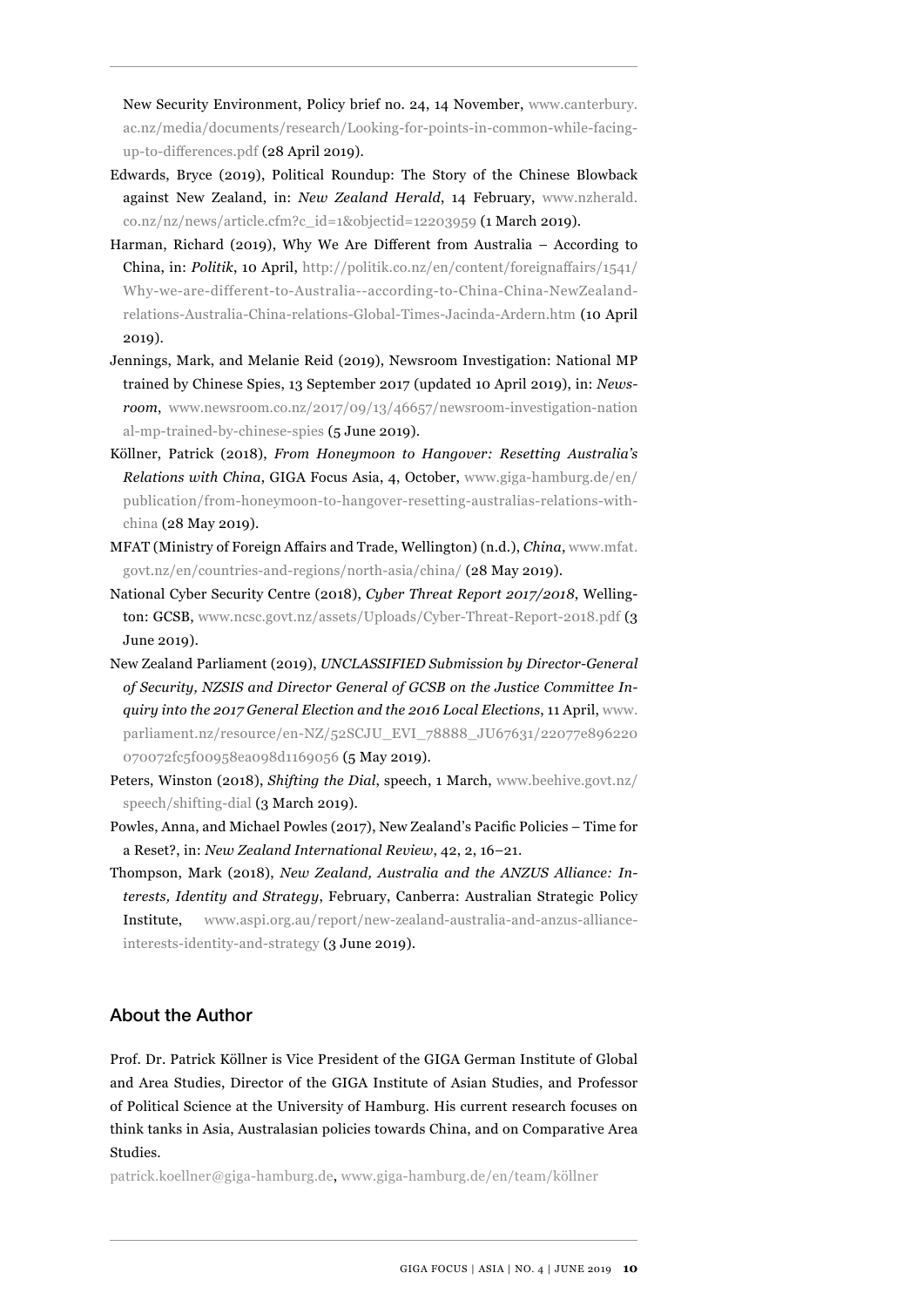The author would like to thank the many interviewees in Christchurch and Wellington who generously gave their time in April and May 2019. He also extends his gratitude to the participants of a talk on shifting New Zealand–China relations at the University of Otago, Dunedin, on 8 May 2019. The usual disclaimer applies.

# Related GIGA Research

The GIGA's Research Programme 4 examines how power and ideas are expressed in public policy – for example, in the area of security policy. It also examines the implications of the rise of powers such as China for both regional and global governance. The GIGA is an institutional cooperation partner of the University of Otago, New Zealand. In 2018, they jointly organised the Otago Foreign Policy School under the theme of "Asia-Pacific Diplomacy in Transition: Ideas, Issues, and Institutions" ([www.giga-hamburg.de/de/event/asia-pacific-diplomacy-in-transition-ideas-is](http://www.giga-hamburg.de/de/event/asia-pacific-diplomacy-in-transition-ideas-issues-and-institutions)  [sues-and-institutions](http://www.giga-hamburg.de/de/event/asia-pacific-diplomacy-in-transition-ideas-issues-and-institutions)).

# Related GIGA Publications

- Holbig, Heike (2018), *Making China Great Again: Xi Jinping Bids Farewell to the Reform Era*, GIGA Focus Asia, 2, April, [www.giga-hamburg.de/en/publication/](http://www.giga-hamburg.de/en/publication/making-china-great-again-xi-jinping-bids-farewell-to-the-reform-era) [making-china-great-again-xi-jinping-bids-farewell-to-the-reform-era.](http://www.giga-hamburg.de/en/publication/making-china-great-again-xi-jinping-bids-farewell-to-the-reform-era)
- Köllner, Patrick (2018), The European Union as "A Partner of First-Order Importance" for New Zealand, in: Robert G. Patman, Iati Iati, and Kiglics Balazs (eds), *New Zealand and the World: Past, Present And Future*, Singapore: World Scientific, 439–455.
- Köllner, Patrick (2015), Neuseeland unter dem Mischwahlsystem deutscher Prägung: Eine Bilanz zu Aspekten des Parteiensystems, der Regierungsbildung und der parlamentarischen Repräsentation, in: *Zeitschrift für Parlamentsfragen*, 46, 3, 505–517.
- Stephen, Matthew D. (2019), The AIIB in the Liberal International Order, in: *The Chinese Journal of International Politics*, 12, 1, 61–91.
- Wirth, Christian (2018), Whose 'Freedom of Navigation'? Australia, China, the United States, and the Making of Order in the 'Indo-Pacific', in: *The Pacific Review*, online first 14 November, 32, 4, 2019, 475–504.